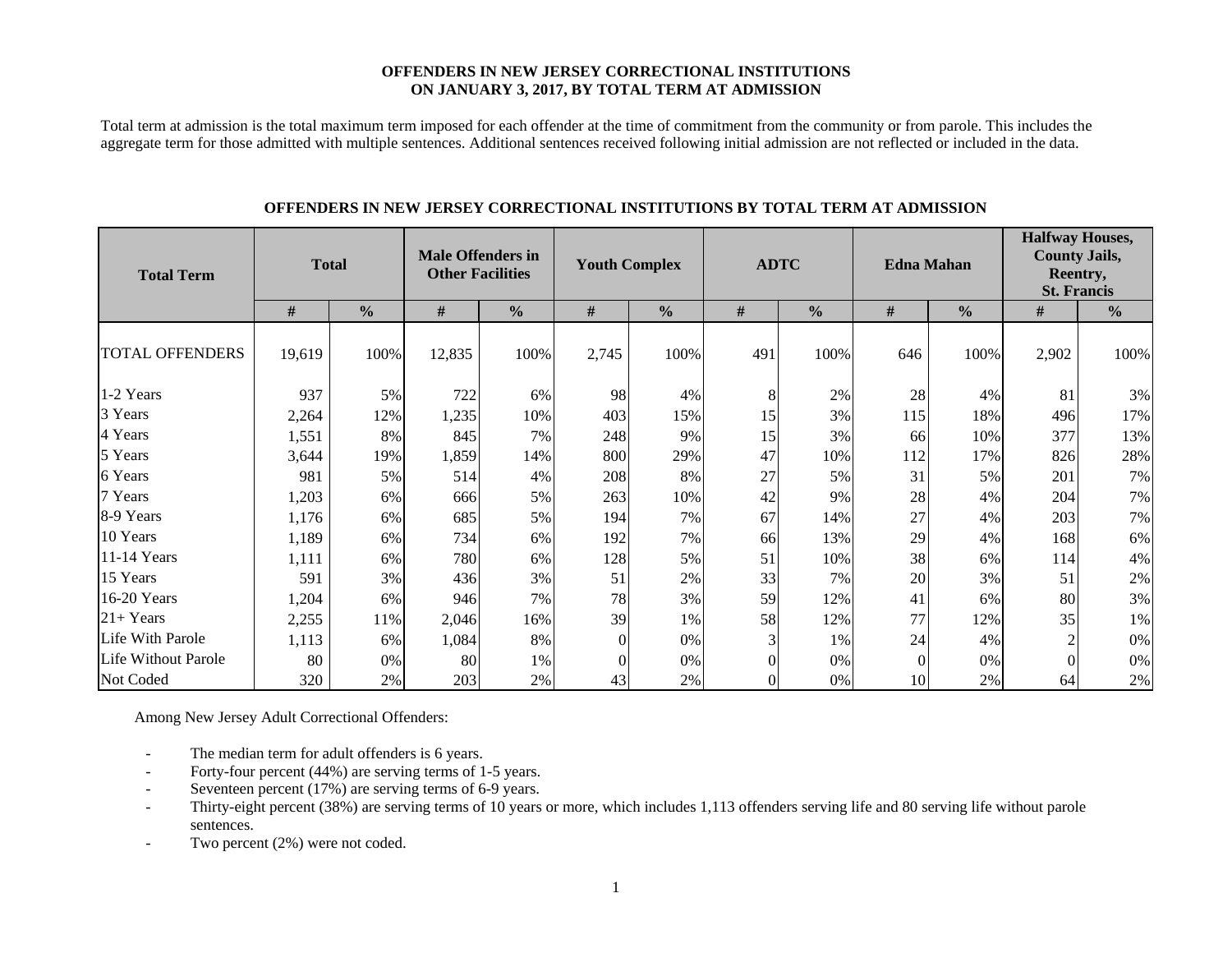# **Prison Complex Offenders By Total Term At Admission**

| <b>Institution</b>       | <b>Total</b> | $1 - 2$<br>Years | 3<br>Years | $\overline{4}$<br>Years | 5 <sup>5</sup><br>Years | 6<br>Years     | $\overline{7}$<br>Years | $8-9$<br>Years | 10 <sup>1</sup><br>Years | $11 - 14$<br>Years | 15<br><b>Years</b> | $16 - 20$<br>Years | $20+$<br>Years          | Life<br>With<br><b>Parole</b> | Life<br>Without<br>Parole | <b>Not</b><br>Coded     |
|--------------------------|--------------|------------------|------------|-------------------------|-------------------------|----------------|-------------------------|----------------|--------------------------|--------------------|--------------------|--------------------|-------------------------|-------------------------------|---------------------------|-------------------------|
|                          |              |                  |            |                         |                         |                |                         |                |                          |                    |                    |                    |                         |                               |                           |                         |
| <b>Bayside</b>           | 1,143        | 63               | 126        | 94                      | 236                     | 74             | 73                      | 85             | 87                       | 88                 | 40                 | 62                 | 74                      | 22                            | $\Omega$                  | 19                      |
| <b>Main</b>              | 100%         | 6%               | 11%        | 8%                      | 21%                     | 6%             | 6%                      | 7%             | 8%                       | 8%                 | 3%                 | 5%                 | 6%                      | 2%                            | 0%                        | 2%                      |
| <b>Bayside</b>           | 512          | 34               | 91         | 47                      | 93                      | 19             | 33                      | 24             | 41                       | 39                 | 22                 | 30                 | 24                      | $\mathbf 0$                   | $\mathbf 0$               | 15                      |
| Farm                     | 100%         | 7%               | 18%        | 9%                      | 18%                     | 4%             | 6%                      | 5%             | 8%                       | 8%                 | 4%                 | 6%                 | 5%                      | 0%                            | 0%                        | 3%                      |
| <b>Bayside</b>           | 254          | 17               | 46         | 47                      | 50                      | 16             | 15                      | 12             | 18                       | 11                 | 6                  | 5                  | 3                       | 0                             | $\mathbf 0$               | 8                       |
| Ancora                   | 100%         | 7%               | 18%        | 19%                     | 20%                     | 6%             | 6%                      | 5%             | 7%                       | 4%                 | 2%                 | 2%                 | 1%                      | 0%                            | 0%                        | 3%                      |
| <b>Bayside Total</b>     | 1,909        | 114              | 263        | 188                     | 379                     | 109            | 121                     | 121            | 146                      | 138                | 68                 | 97                 | 101                     | 22                            | $\overline{0}$            | 42                      |
|                          | 100%         | 6%               | 14%        | 10%                     | 20%                     | 6%             | 6%                      | 6%             | 8%                       | 7%                 | 4%                 | 5%                 | 5%                      | 1%                            | 0%                        | 2%                      |
| <b>CRAF</b>              | 149          | 11               | 51         | 35                      | 27                      | $6\phantom{.}$ | 3                       | 3              | $\overline{0}$           | $\mathbf 0$        | $\boldsymbol{0}$   | $\Omega$           | 0                       | 0                             | $\overline{0}$            | 13                      |
| <b>Jones Farm</b>        | 100%         | 7%               | 34%        | 23%                     | 18%                     | 4%             | 2%                      | 2%             | 0%                       | 0%                 | 0%                 | 0%                 | 0%                      | 0%                            | 0%                        | 9%                      |
| <b>CRAF</b>              | 578          | 156              | 98         | 68                      | 125                     | 13             | 13                      | 21             | 13                       | 10                 | 6                  | 6                  | 1                       | 0                             | $\mathbf 0$               | 48                      |
| <b>Reception</b>         | 100%         | 27%              | 17%        | 12%                     | 22%                     | 2%             | 2%                      | 4%             | 2%                       | 2%                 | 1%                 | 1%                 | 0%                      | 0%                            | 0%                        | 8%                      |
| <b>CRAF Total</b>        | 727          | 167              | 149        | 103                     | 152                     | 19             | 16                      | 24             | 13                       | 10                 | 6                  | 6                  | $\mathbf{1}$            | $\Omega$                      | $\mathbf 0$               | 61                      |
|                          | 100%         | 23%              | 20%        | 14%                     | 21%                     | 3%             | 2%                      | 3%             | 2%                       | 1%                 | 1%                 | 1%                 | 0%                      | 0%                            | 0%                        | 8%                      |
| East Jersey Main         | 1,173        | 3                | 11         | 8                       | 14                      | 5              | 8                       | 12             | 26                       | 74                 | 48                 | 183                | 548                     | 230                           | $\overline{2}$            | 1                       |
|                          | 100%         | 0%               | 1%         | 1%                      | 1%                      | 0%             | 1%                      | 1%             | 2%                       | 6%                 | 4%                 | 16%                | 47%                     | 20%                           | 0%                        | 0%                      |
| <b>East Jersey Camp</b>  | 30           | 0                | 0          | 1                       | $\mathbf 0$             | $\overline{2}$ | $\Omega$                | $\mathbf 0$    | 7                        | 9                  | 3                  |                    | $\overline{\mathbf{c}}$ | 0                             | $\mathbf 0$               | $\overline{\mathbf{c}}$ |
|                          | 100%         | 0%               | 0%         | 3%                      | 0%                      | 7%             | 0%                      | 0%             | 23%                      | 30%                | 10%                | 13%                | 7%                      | 0%                            | 0%                        | 7%                      |
| <b>East Jersey Total</b> | 1,203        | 3                | 11         | 9                       | 14                      | $\overline{7}$ | 8                       | 12             | 33                       | 83                 | 51                 | 187                | 550                     | 230                           | $\overline{2}$            | 3                       |
|                          | 100%         | 0%               | 1%         | 1%                      | 1%                      | 1%             | 1%                      | 1%             | 3%                       | 7%                 | 4%                 | 16%                | 46%                     | 19%                           | 0%                        | 0%                      |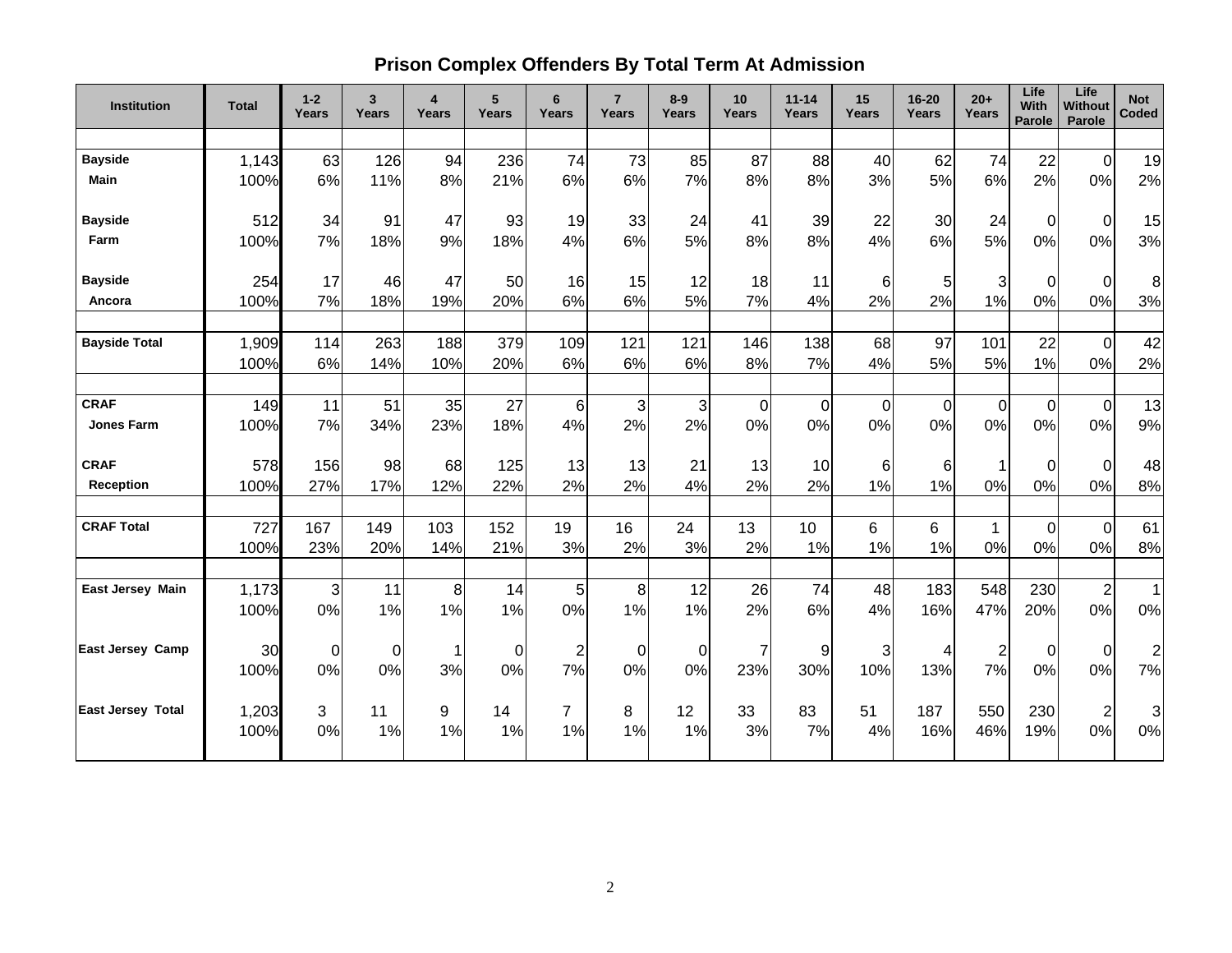| <b>Institution</b>                           | <b>Total</b> | $1 - 2$<br>Years | 3<br>Years | 4<br>Years | 5<br>Years | 6<br>Years | $\overline{7}$<br>Years | $8 - 9$<br>Years | 10<br>Years | $11 - 14$<br>Years | 15<br>Years | 16-20<br>Years | $20+$<br>Years | Life<br>With<br>Parole | Life<br>Without<br>Parole | <b>Not</b><br>Coded |
|----------------------------------------------|--------------|------------------|------------|------------|------------|------------|-------------------------|------------------|-------------|--------------------|-------------|----------------|----------------|------------------------|---------------------------|---------------------|
|                                              |              |                  |            |            |            |            |                         |                  |             |                    |             |                |                |                        |                           |                     |
| <b>NJ State Prison</b>                       | 1,587        | 20               | 38         | 32         | 54         | 9          | 14                      | 28               | 29          | 48                 | 17          | 63             | 637            | 505                    | 76                        | 17                  |
|                                              | 100%         | 1%               | 2%         | 2%         | 3%         | 1%         | 1%                      | 2%               | 2%          | 3%                 | 1%          | 4%             | 40%            | 32%                    | 5%                        | 1%                  |
|                                              |              |                  |            |            |            |            |                         |                  |             |                    |             |                |                |                        |                           |                     |
| <b>Northern</b>                              | 2,037        | 89               | 174        | 117        | 273        | 81         | 113                     | 120              | 157         | 161                | 100         | 204            | 278            | 152                    |                           | 17                  |
| Main                                         | 100%         | 4%               | 9%         | 6%         | 13%        | 4%         | 6%                      | 6%               | 8%          | 8%                 | 5%          | 10%            | 14%            | 7%                     | 0%                        | 1%                  |
|                                              |              |                  |            |            |            |            |                         |                  |             |                    |             |                |                |                        |                           |                     |
| <b>Northern</b>                              | 341          | 13               | 51         | 35         | 81         | 22         | 18                      | 33               | 18          | 16                 | 6           | 18             | 25             | 4                      | $\Omega$                  | 1                   |
| Ad Seg Male                                  | 100%         | 4%               | 15%        | 10%        | 24%        | 6%         | 5%                      | 10%              | 5%          | 5%                 | 2%          | 5%             | 7%             | 1%                     | 0%                        | 0%                  |
|                                              |              |                  |            |            |            |            |                         |                  |             |                    |             |                |                |                        |                           |                     |
| <b>Northern Total</b>                        | 2,378        | 102              | 225        | 152        | 354        | 103        | 131                     | 153              | 175         | 177                | 106         | 222            | 303            | 156                    |                           | 18                  |
|                                              | 100%         | 4%               | 9%         | 6%         | 15%        | 4%         | 6%                      | 6%               | 7%          | 7%                 | 4%          | 9%             | 13%            | 7%                     | 0%                        | 1%                  |
|                                              |              |                  |            |            |            |            |                         |                  |             |                    |             |                |                |                        |                           |                     |
| Southern                                     | 1,689        | 158              | 303        | 187        | 430        | 121        | 125                     | 115              | 71          | 50                 | 20          | 40             | 27             | 4                      | $\Omega$                  | 38                  |
|                                              | 100%         | 9%               | 18%        | 11%        | 25%        | 7%         | 7%                      | 7%               | 4%          | 3%                 | 1%          | 2%             | 2%             | 0%                     | 0%                        | 2%                  |
|                                              |              |                  |            |            |            |            |                         |                  |             |                    |             |                |                |                        |                           |                     |
| <b>South Woods</b>                           | 3,342        | 158              | 246        | 174        | 476        | 146        | 251                     | 232              | 267         | 274                | 168         | 331            | 427            | 167                    |                           | 24                  |
|                                              | 100%         | 5%               | 7%         | 5%         | 14%        | 4%         | 8%                      | 7%               | 8%          | 8%                 | 5%          | 10%            | 13%            | 5%                     | 0%                        | 1%                  |
|                                              |              |                  |            |            |            |            |                         |                  |             |                    |             |                |                |                        |                           |                     |
| <b>Subtotal</b>                              | 12,835       | 722              | 1,235      | 845        | 1,859      | 514        | 666                     | 685              | 734         | 780                | 436         | 946            | 2,046          | 1,084                  | 80                        | 203                 |
| Male Offenders in<br><b>Other Facilities</b> | 100%         | 6%               | 10%        | 7%         | 14%        | 4%         | 5%                      | 5%               | 6%          | 6%                 | 3%          | 7%             | 16%            | 8%                     | 1%                        | 2%                  |

# **Prison Complex Offenders By Total Term At Admission**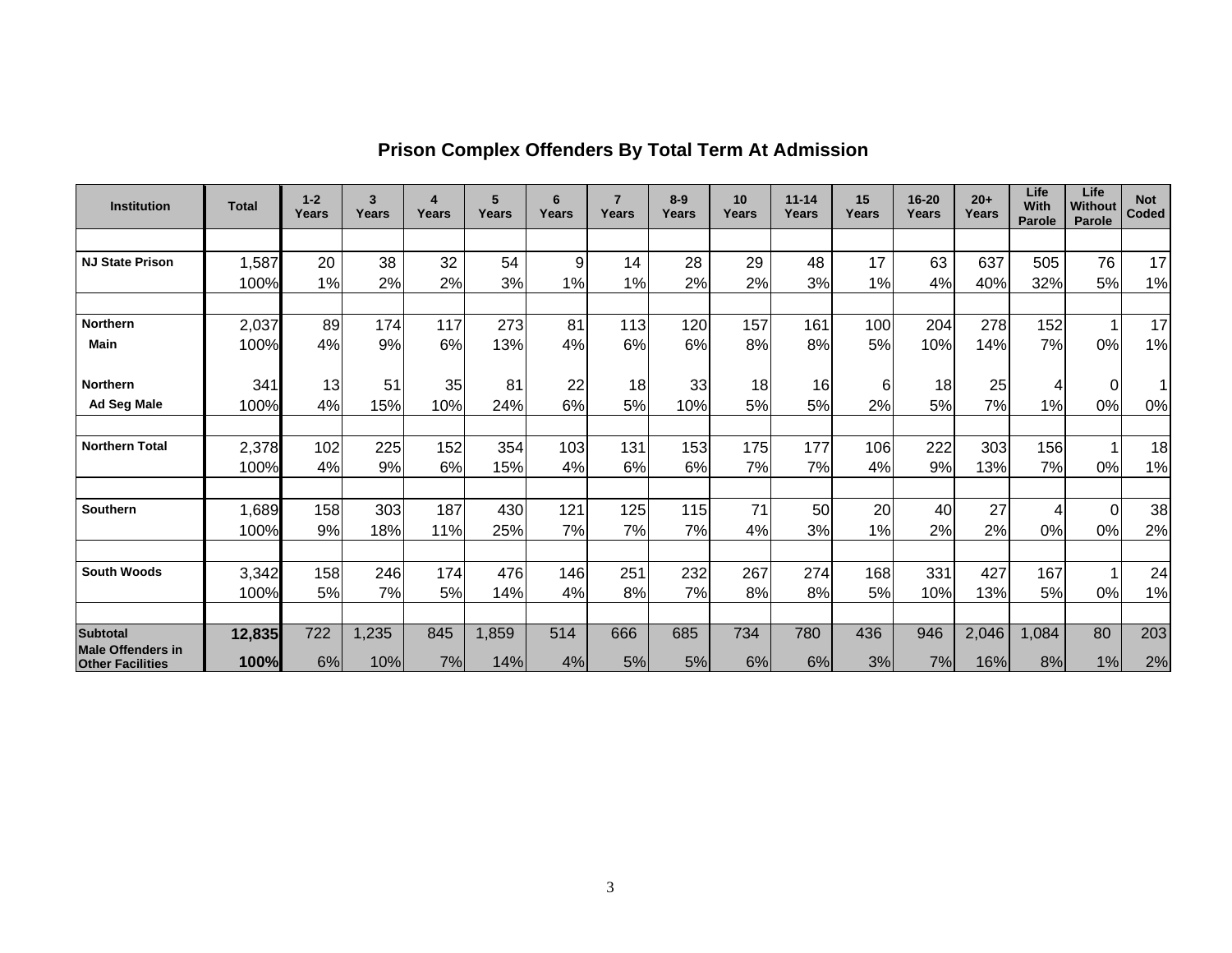| <b>Institution</b>    | <b>Total</b> | $1 - 2$<br>Years | 3<br>Years | 4<br>Years | 5<br>Years | 6<br>Years | Years | $8 - 9$<br>Years | 10<br>Years | $11 - 14$<br>Years | 15<br>Years | $16 - 20$<br>Years | $20+$<br>Years | Life<br>With<br>Parole | Life<br>Without<br>Parole | <b>Not</b><br>Coded |
|-----------------------|--------------|------------------|------------|------------|------------|------------|-------|------------------|-------------|--------------------|-------------|--------------------|----------------|------------------------|---------------------------|---------------------|
|                       |              |                  |            |            |            |            |       |                  |             |                    |             |                    |                |                        |                           |                     |
| <b>ADTC</b>           | 491          | 8                | 15         | 15         | 47         | 27         | 42    | 67               | 66          | 51                 | 33          | 59                 | 58             | 3                      | 01                        | $\overline{0}$      |
|                       | 100%         | 2%               | 3%         | 3%         | 10%        | 5%         | 9%    | 14%              | 13%         | 10%                | 7%          | 12%                | 12%            | 1%                     | 0%                        | 0%                  |
|                       |              |                  |            |            |            |            |       |                  |             |                    |             |                    |                |                        |                           |                     |
| <b>SUBTOTAL</b>       | 13,326       | 730              | 1,250      | 860        | 1,906      | 541        | 708   | 752              | 800         | 831                | 469         | 1,005              | 2,104          | 1,087                  | 80                        | 203                 |
|                       | 100%         | 5%               | 9%         | 6%         | 14%        | 4%         | 5%    | 6%               | 6%          | 6%                 | 4%          | 8%                 | 16%            | 8%                     | 1%                        | 2%                  |
|                       |              |                  |            |            |            |            |       |                  |             |                    |             |                    |                |                        |                           |                     |
| <b>Mahan - Female</b> | 646          | 28               | 115        | 66         | 112        | 31         | 28    | 27               | 29          | 38                 | 20          | 41                 | 77             | 24                     | ΩI                        | 10                  |
| Prison                | 100%         | 4%               | 18%        | 10%        | 17%        | 5%         | 4%    | 4%               | 4%          | 6%                 | 3%          | 6%                 | 12%            | 4%                     | 0%                        | 2%                  |
|                       |              |                  |            |            |            |            |       |                  |             |                    |             |                    |                |                        |                           |                     |
| <b>Total Prison</b>   | 13,972       | 758              | 1,365      | 926        | 2,018      | 572        | 736   | 779              | 829         | 869                | 489         | 1,046              | 2,181          | 1,111                  | 80                        | 213                 |
| <b>Complex</b>        | 100%         | 5%               | 10%        | 7%         | 14%        | 4%         | 5%    | 6%               | 6%          | 6%                 | 3%          | 7%                 | 16%            | 8%                     | 1%                        | 2%                  |

### **Prison Complex Offenders By Total Term At Admission**

#### **ADTC** MALE OFFENDERS IN OTHER FACILITIES

#### **FEMALE OFFENDERS**





The median term at ADTC is 10 years. The median term for Male Offenders in Other Facilities is 7 years.

> Thirty-two percent (32.4%) of all Male Offenders in Other Facilities are serving sentences of 16 years or more.

Eighty-one percent (81%) of all offenders at New Jersey State Prison are serving sentences of 16 years or more, with 505 Life With Parole and 76 Life Without Parole.



The median term at Edna Mahan is 5 years.

Forty-nine percent (49.7%) of the female offenders at Edna Mahan Correctional Facility for Women are serving sentences of 5 years or less.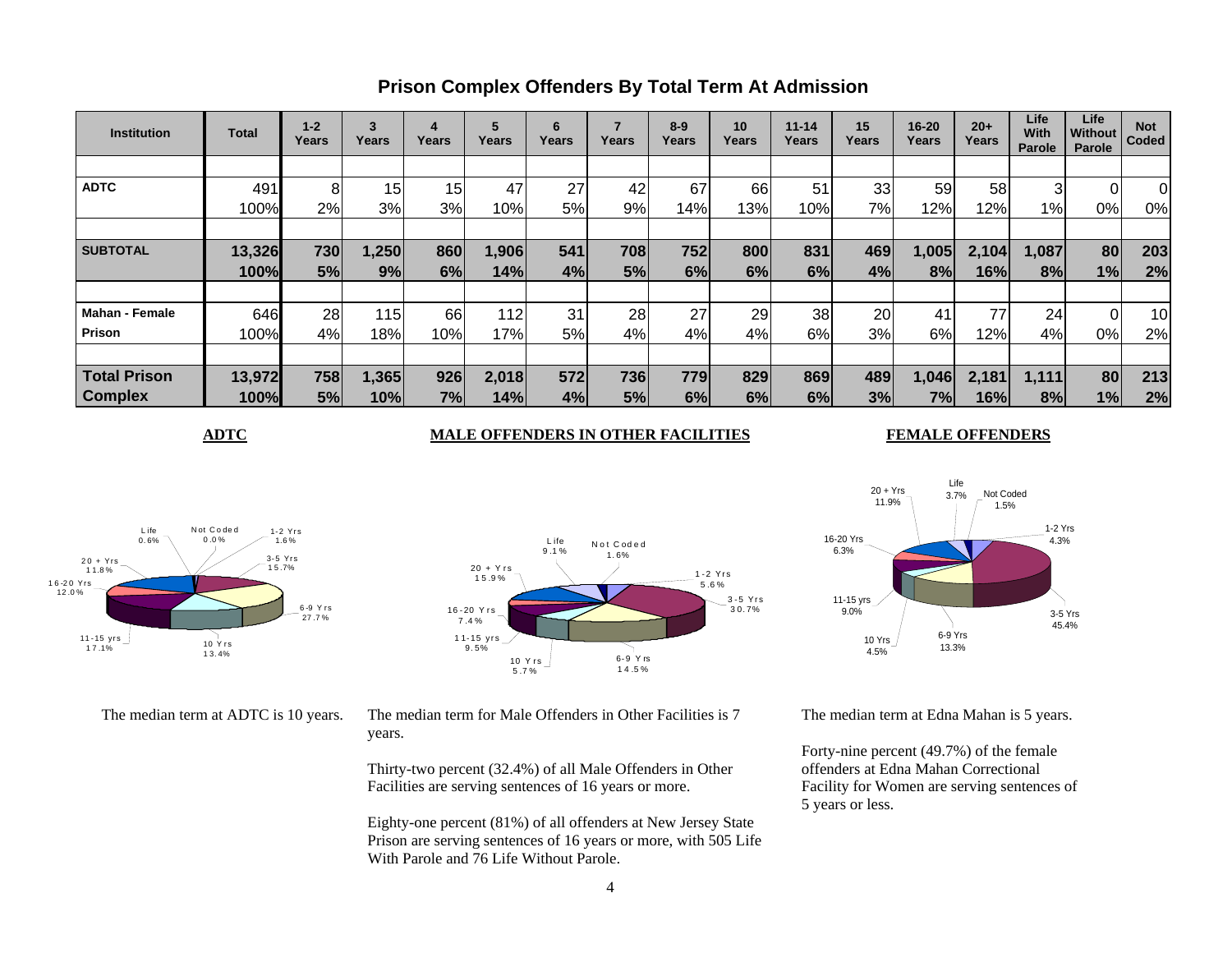| <b>Institution</b>                   | <b>Total</b>  | $1 - 2$<br>Years | 3<br>Years | 4<br>Years | 5<br>Years | 6<br>Years | $\overline{7}$<br>Years | $8-9$<br>Years | 10<br>Years | $11 - 14$<br>Years | 15<br>Years | $16 - 20$<br><b>Years</b> | $20+$<br>Years | Life<br><b>With</b><br>Parole | Life<br>Without<br>Parole | <b>Not</b><br><b>Coded</b> |
|--------------------------------------|---------------|------------------|------------|------------|------------|------------|-------------------------|----------------|-------------|--------------------|-------------|---------------------------|----------------|-------------------------------|---------------------------|----------------------------|
|                                      |               |                  |            |            |            |            |                         |                |             |                    |             |                           |                |                               |                           |                            |
| <b>Garden State</b>                  | 1,417         | 35               | 171        | 97         | 409        | 105        | 150                     | 111            | 117         | 92                 | 32          | 53                        | 27             | $\Omega$                      | $\overline{0}$            | 18                         |
|                                      | 100%          | 2%               | 12%        | 7%         | 29%        | 7%         | 11%                     | 8%             | 8%          | 6%                 | 2%          | 4%                        | 2%             | 0%                            | 0%                        | 1%                         |
|                                      |               |                  |            |            |            |            |                         |                |             |                    |             |                           |                |                               |                           |                            |
| <b>Mountainview</b>                  | 675           | 35               | 140        | 98         | 214        | 55         | 53                      | 34             | 23          | $\overline{7}$     | $\Omega$    |                           | $\Omega$       | $\Omega$                      | $\Omega$                  | 15                         |
|                                      | 100%          | 5%               | 21%        | 15%        | 32%        | 8%         | 8%                      | 5%             | 3%          | 1%                 | 0%          | 0%                        | 0%             | 0%                            | 0%                        | 2%                         |
|                                      |               |                  |            |            |            |            |                         |                |             |                    |             |                           |                |                               |                           |                            |
| Wagner                               | 305           | 4                | 48         | 16         | 72         | 23         | 38                      | 20             | 34          | 16                 | 10          | 14                        | $6 \,$         | 0                             | $\Omega$                  | $\overline{4}$             |
| <b>Main</b>                          | 100%          | 1%               | 16%        | 5%         | 24%        | 8%         | 12%                     | 7%             | 11%         | 5%                 | 3%          | 5%                        | 2%             | 0%                            | 0%                        | 1%                         |
| Wagner                               | 260           | 17               | 29         | 30         | 82         | 20         | 15                      | 21             | 12          | 9                  | 4           | 10                        | $6 \mid$       | $\Omega$                      | $\Omega$                  | 5                          |
| Ad Seg                               | 100%          | 7%               | 11%        | 12%        | 32%        | 8%         | 6%                      | 8%             | 5%          | 3%                 | 2%          | 4%                        | 2%             | 0%                            | 0%                        | 2%                         |
| Wagner                               | 88            | 7                | 15         | 7          | 23         | 5          | $\overline{7}$          | 8              | 6           | 4                  | 5           | $\Omega$                  | $\Omega$       | $\Omega$                      | $\Omega$                  | $\mathbf 1$                |
| <b>Minimum Units</b>                 | 100%          | 8%               | 17%        | 8%         | 26%        | 6%         | 8%                      | 9%             | 7%          | 5%                 | 6%          | 0%                        | 0%             | 0%                            | 0%                        | 1%                         |
|                                      |               |                  |            |            |            |            |                         |                |             |                    |             |                           |                |                               |                           |                            |
| Wagner                               | 653           | 28               | 92         | 53         | 177        | 48         | 60                      | 49             | 52          | 29                 | 19          | 24                        | 12             | $\Omega$                      | $\Omega$                  | 10                         |
| <b>Total</b>                         | 100%          | 4%               | 14%        | 8%         | 27%        | 7%         | 9%                      | 8%             | 8%          | 4%                 | 3%          | 4%                        | 2%             | 0%                            | 0%                        | 2%                         |
|                                      |               |                  |            |            |            |            |                         |                |             |                    |             |                           |                |                               |                           |                            |
| <b>Total Youth</b><br><b>Complex</b> | 2,745<br>100% | 98<br>4%         | 403<br>15% | 248<br>9%  | 800<br>29% | 208<br>8%  | 263<br>10%              | 194<br>7%      | 192<br>7%   | 128<br>5%          | 51<br>2%    | 78<br>3%                  | 39<br>1%       | $\bf{0}$<br>0%                | $\bf{0}$<br>0%            | 43<br>2%                   |

# **Youth Complex Offenders By Total Term At Admission**